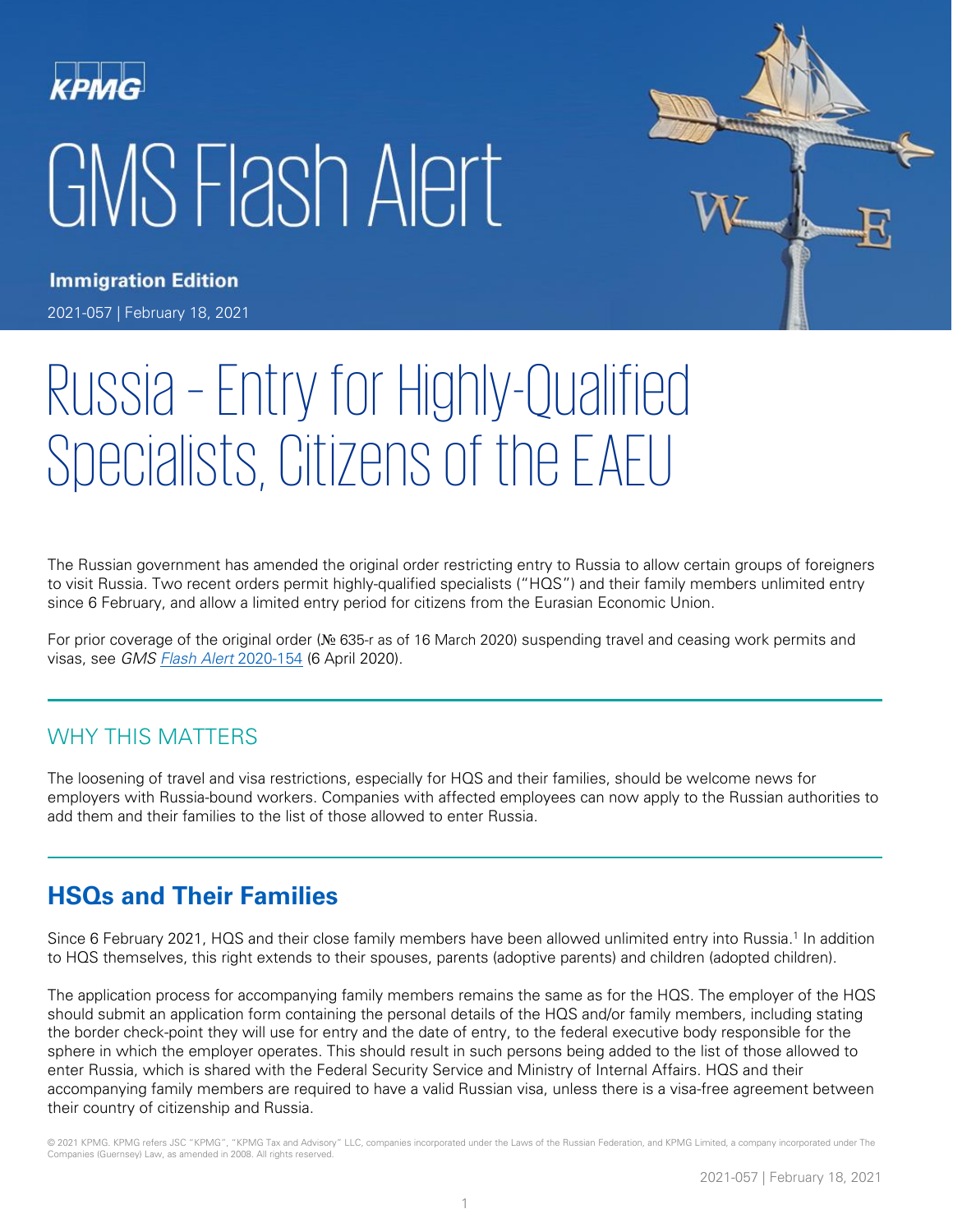# **Entry from EAEU States**

By a separate order dated 26 January 2021,<sup>2</sup> citizens of the EAEU member states (Armenia, Belarus, Kazakhstan and Kyrgyzstan) are allowed to enter Russia during the period 1 February – 1 March 2021, inclusive. Citizens of these countries may only arrive via one of the listed Russian airports, on a flight from Armenia or Belarus, to be eligible for entry. In addition, the visitor should provide a negative COVID-19 test using the mobile app, "Traveling without COVID-19."

#### KPMG NOTE

The KPMG International member firm in Russia continues to monitor these matters closely. For advice on this changing situation, please contact your global mobility adviser or qualified immigration counsel, or a member of our team with KPMG in Russia.

### FOOTNOTES:

- 1 Order of Russian Government № 258-r as of 6 February 2021.
- 2 Order of Russian Government № 140-r as of 26 January 2021.

\* \* \* \*

© 2021 KPMG. KPMG refers JSC "KPMG", "KPMG Tax and Advisory" LLC, companies incorporated under the Laws of the Russian Federation, and KPMG Limited, a company incorporated under The Companies (Guernsey) Law, as amended in 2008. All rights reserved.